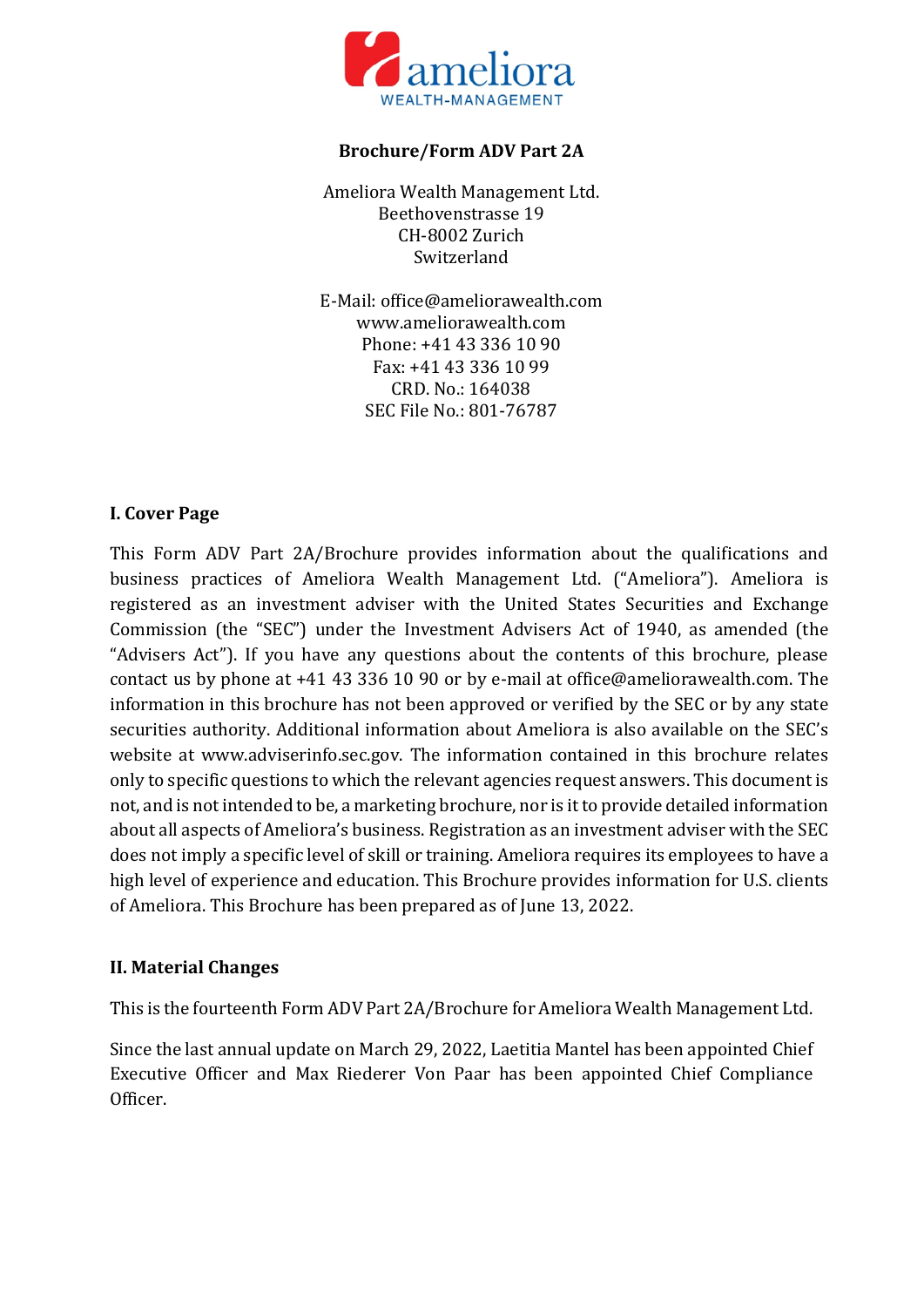

|  | <b>III. Table of Contents</b> |  |
|--|-------------------------------|--|
|  |                               |  |

| <b>I. COVER PAGE</b>                                                                    | $\mathbf{1}$ |  |
|-----------------------------------------------------------------------------------------|--------------|--|
| <b>II. MATERIAL CHANGES</b>                                                             | $\mathbf{1}$ |  |
| <b>III. TABLE OF CONTENTS</b>                                                           | $\mathbf{2}$ |  |
| <b>IV. ADVISORY BUSINESS</b>                                                            | 3            |  |
| <b>V. FEES AND COMPENSATION</b>                                                         | 4            |  |
| VI. PERFORMANCE-BASED FEES AND SIDE-BY-SIDE MANAGEMENT                                  | 6            |  |
| <b>VII. TYPES OF CLIENTS</b>                                                            | 6            |  |
| VIII. METHODS OF ANALYSIS, INVESTMENT STRATEGIES AND RISK OF LOSS                       | 6            |  |
| IX. DISCIPLINARY INFORMATION                                                            | 10           |  |
| X. OTHER FINANCIAL INDUSTRY ACTIVITIES AND AFFILIATIONS                                 | 10           |  |
| XI. CODE OF ETHICS, PARTICIPATION IN CLIENT TRANSACTIONS AND PERSONAL<br><b>TRADING</b> |              |  |
| XII. BROKERAGE PRACTICES                                                                | 12           |  |
| <b>XIII. REVIEW OF ACCOUNTS</b>                                                         | 14           |  |
| XIV. CLIENT REFERRALS AND OTHER COMPENSATION                                            | 14           |  |
| <b>XV. CUSTODY</b>                                                                      | 15           |  |
| <b>XVI. INVESTMENT DISCRETION</b>                                                       | 15           |  |
| <b>XVII. VOTING CLIENT SECURITIES</b>                                                   | 15           |  |
| XVIII. FINANCIAL INFORMATION                                                            | 16           |  |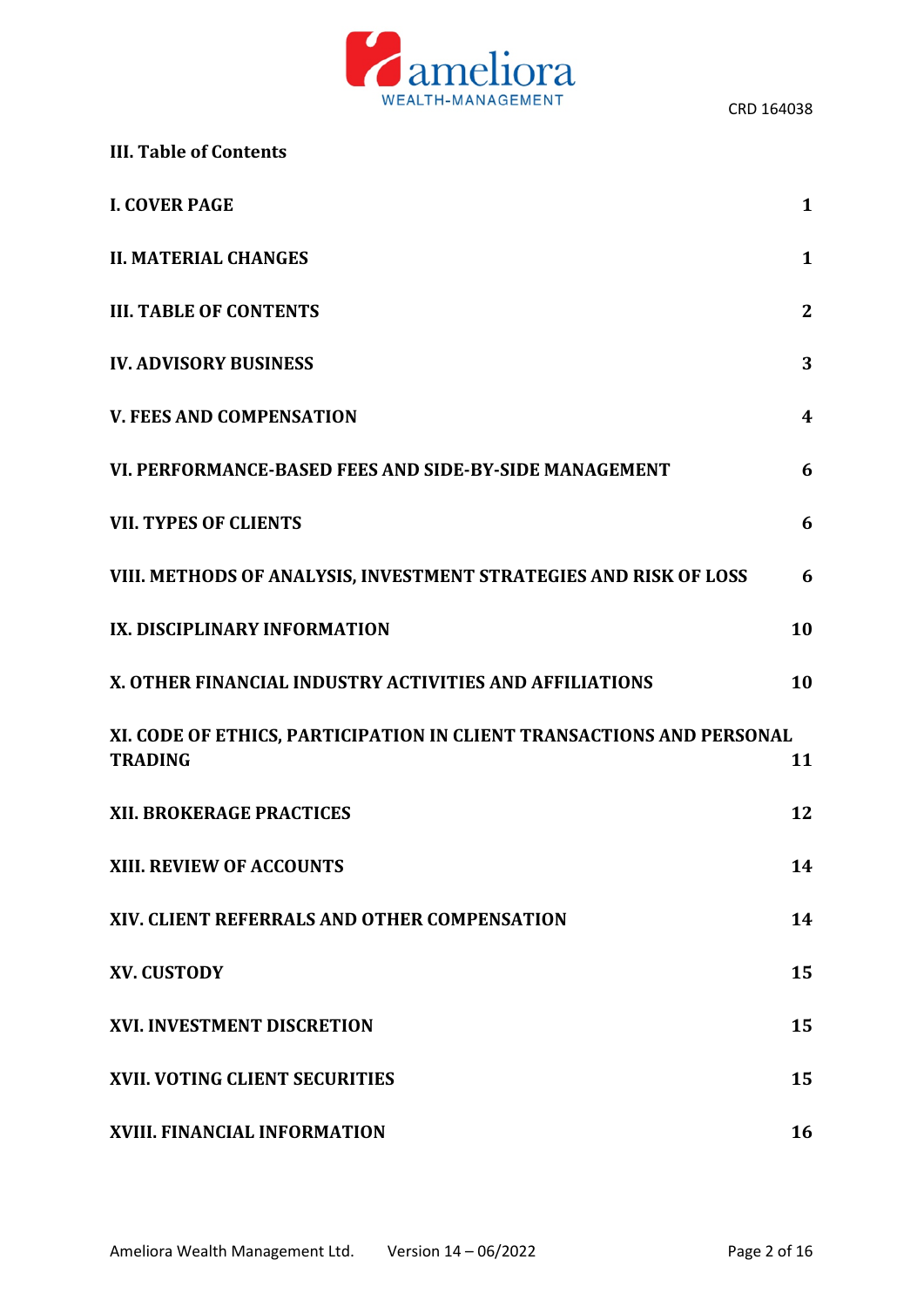

#### **IV. Advisory Business**

Ameliora Wealth Management Ltd., a Swiss corporation based in Zurich, Switzerland, provides investment advisory services to clients with connections to the United States of America ("USA"). Ameliora was formed in 2012. Ameliora's shareholders are Piper Establishment, GN Group Holding Anstalt, and Nadine Scherrer.

Ameliora provides investment supervisory services primarily for individuals and companies. The services provided include the provision of discretionary portfolio management and advice concerning investment of assets consistent with the circumstances, preferences and objectives of each client. Investment supervisory services are provided based on the individual needs and investment objectives of each client as communicated to Ameliora. Specifically, the structure for each client's investment portfolio is created by taking into account certain considerations such as expected returns, risk tolerance and future liquidity requirements.

Ameliora offers investment management and advisory services on the following types of securities and transactions: exchange-listed securities, securities traded over-the-counter, foreign issuers, corporate debt securities (and other commercial paper), certificates of deposit, investment company securities such as mutual funds, exchange traded funds, private investment funds, foreign exchange transactions, commodities and futures contracts on intangibles. Ameliora offers services which include the evaluation, selection and monitoring of investments.

#### *Discretionary Asset Management Services*

Under a discretionary management mandate, Ameliora has the authority to supervise and select investments of and for each client's account generally in line with the investment profile agreed with the client and without prior consultation with the client. Ameliora determines which securities are bought and sold for the account and the total amount of the purchases and sales. Ameliora's authority may be subject to special conditions imposed by individual clients. For example, a client may restrict or prohibit transactions in certain types of securities. Ameliora does not select the broker or dealer for executing securities transactions and does not negotiate the commission rates paid to execute transactions.

### *Non-Discretionary (i.e. Advisory) Asset Management Services*

Under a non-discretionary management mandate, Ameliora makes investment recommendations to a client, and the client subsequently makes all investment decisions about the investments held in the account. In order to implement the client's decisions, the client may authorize Ameliora to place orders for the execution of securities transactions for the client's account. In such cases, Ameliora does not select the broker or dealer used for executing such securities transactions and does not negotiate the commission rates paid.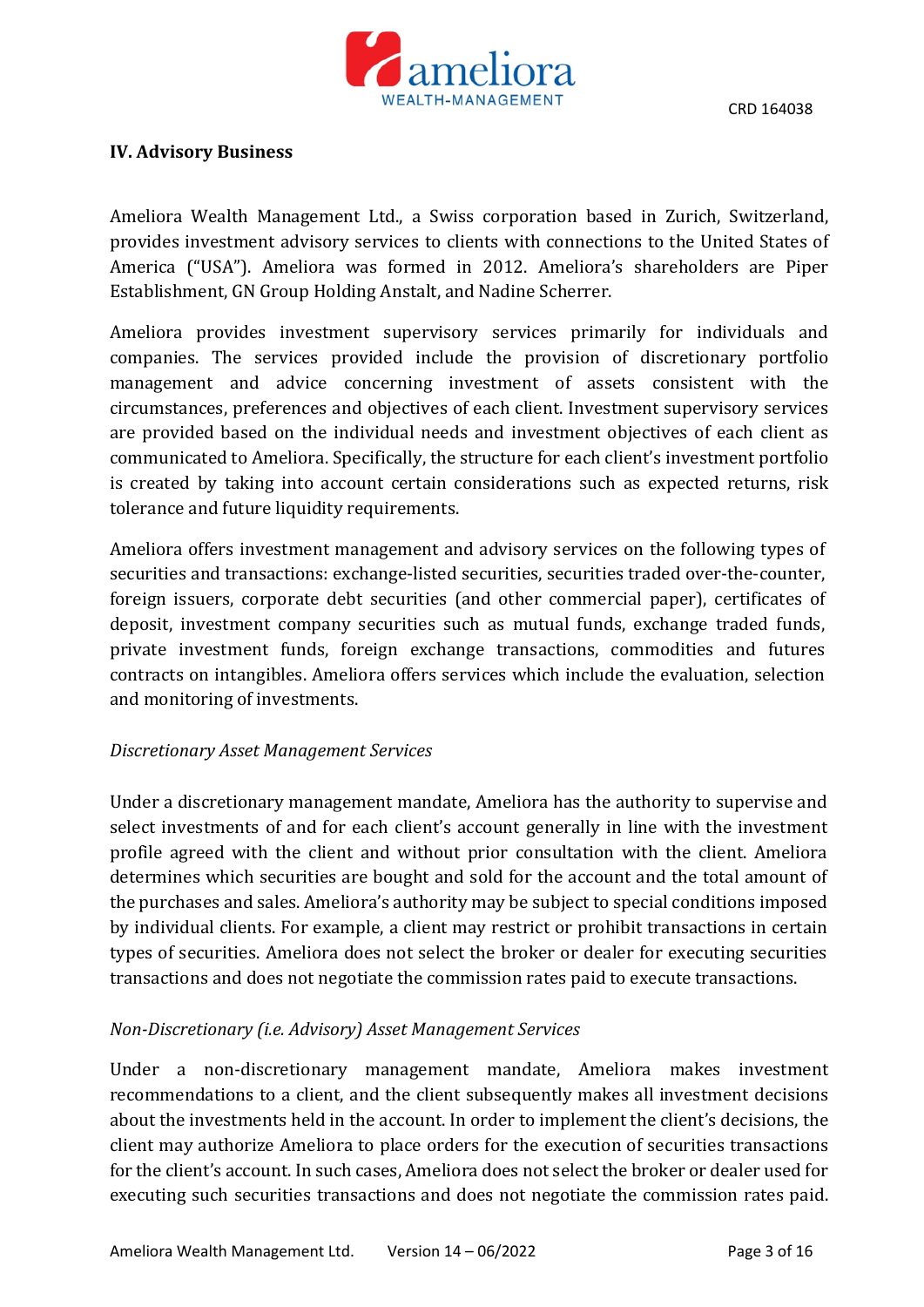

Ameliora will place orders with the custodian bank or broker directed by the client. Ameliora does not issue periodic publications, nor does Ameliora prepare for distribution special reports or analysis relating to securities. Generally, Ameliora does not issue any charts, graphs, formulas or other devices for use by clients in evaluating individual securities, nor does Ameliora give advice to clients on any matters not involving securities other than on an incidental basis. Related to its primary function as an asset manager, Ameliora may offer clients certain broad guidance commonly considered as financial planning. Ameliora does not vote proxies on behalf of clients.

Ameliora Wealth Management Ltd. has approximately USD 440'669'859 under management as of December 31, 2021. All of the assets under management are managed on a discretionary basis.

# **V. Fees and Compensation**

Ameliora charges investment advisory fees for its services consisting of a percentage of the market value of assets under management. The fees charged by Ameliora may be higher than the fees charged by other investment advisors offering similar investment management services. The fixed asset management fee for discretionary management, which is the default compensation scheme, is deducted quarterly from the client's custodian account. We calculate the value of the assets in client's accounts by averaging the asset values that are calculated for the last day of each of the three months preceding the month of payment. For example, the first quarterly payment to Ameliora each year, paid in April, would be the average of the values set on the last days of January, February and March. No fees are deducted in advance. The fee schedule below for discretionary asset management shows the applicable fee for each bracket of assets under management along with the applicable cost based on the amount of assets.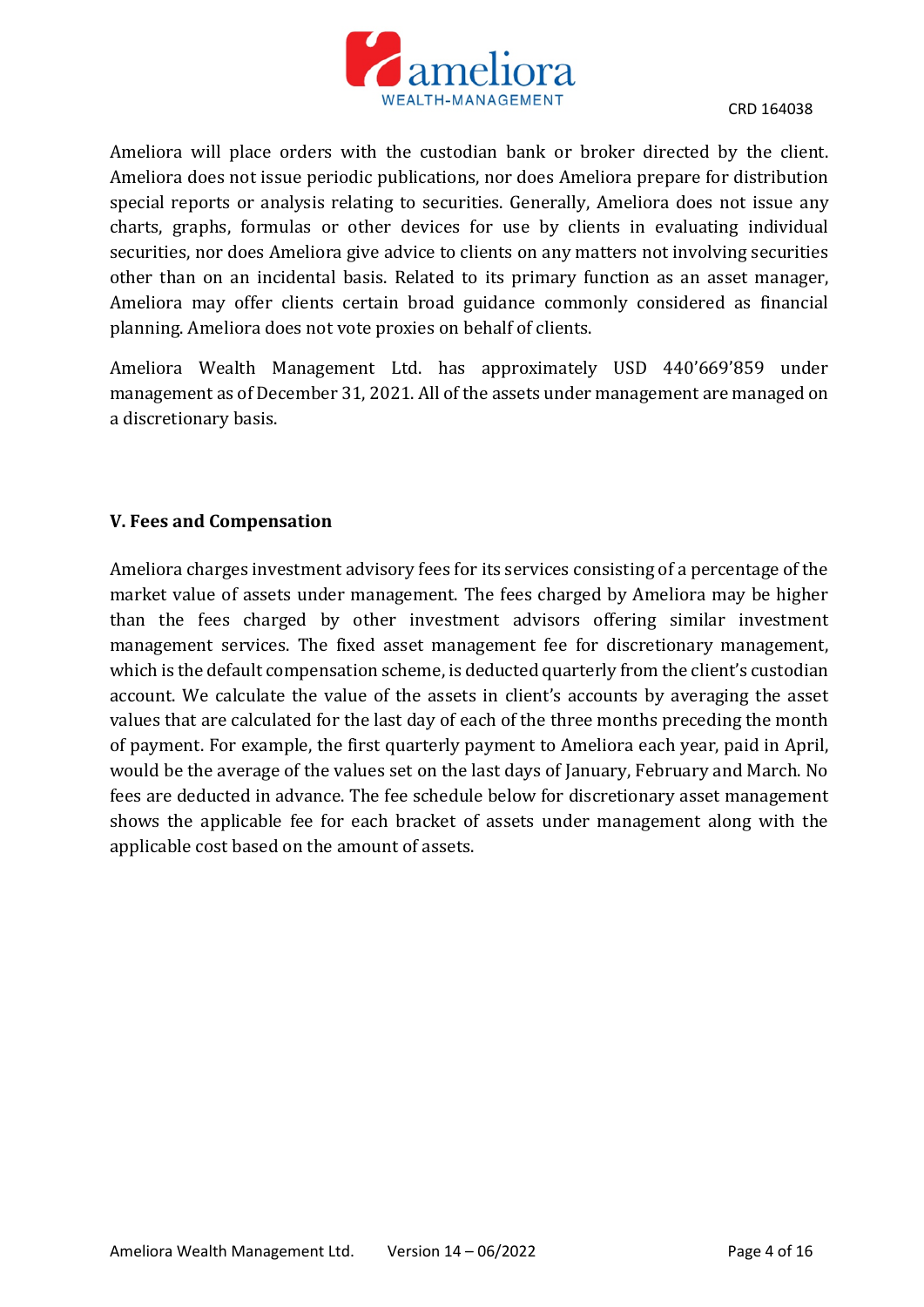

#### **Asset Management Fee Schedule**

# **Fees are quoted in percentage per annum and assets under management in USD, minimum investment USD 1,000,000.00**

| 1.25%* up to and including $5,000,000.00$ | 0.80% from 20,000,001.00 to 50,000,000.00 |
|-------------------------------------------|-------------------------------------------|
| 1.00% from 5,000,001.00 to 10,000,000.00  | 0.75% over 50,000,001.00                  |
| 0.90% from 10,000,001.00 to 20,000,000.00 | <b>Minimum Fee 10,000.00</b>              |

**\***in certain circumstances, we may charge more than the highest fee disclosed in this schedule (i.e. minimum investment threshold not met)

The same fee schedule applies to accounts advised on a non-discretionary basis.

Ameliora may waive, discount and/or negotiate fees at its discretion.

Fees charged by Ameliora do not include custodian fees, brokerage commissions and other transaction costs, or any other fee imposed by the custodian bank or the broker, such as stamp duties, local taxes or other fees charged by third-party entities or regulatory authorities. The custodian fees will include, among other fees, the bank's mark-up on any foreign currencies exchanged in the account and on any exchange of physical gold. Ameliora believes these fees to be reasonable when compared to the local market. Ameliora does not charge its investment advisory fee in advance of performing its services. Ameliora may also charge additional fees for services provided outside the scope of the services described above. Any additional fees are disclosed and agreed upon in advance by the client. Ameliora relies on the custodian banks, selected by its clients, to value the assets in the respective client accounts, and to compute its investment advisory fees based on these valuations provided by the custodian. On a quarterly basis, Ameliora performs reasonable checks to confirm that the valuations used by the custodian are correct. After the end of each quarter Ameliora arranges with the custodian for the direct payment of its fee from the respective client accounts. The client's statement from the custodian bank will show all amounts debited to the account, including the amount of any advisory fee paid to Ameliora. The investment performance expressed in percentage points will therefore be slightly higher than the actual performance after taking into account the cost for advisory services.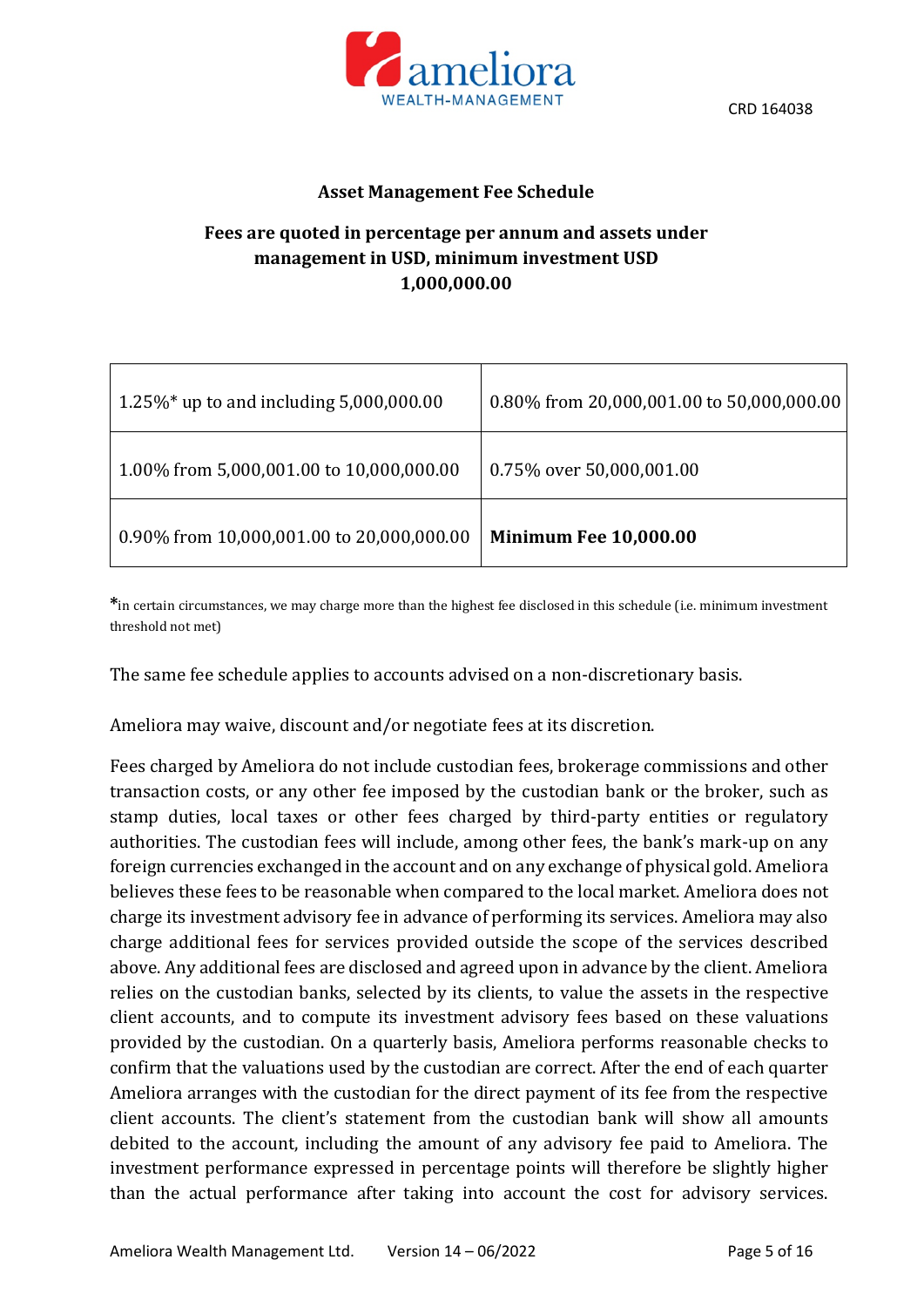

Ameliora is exclusively compensated by the fee paid by the client and does not receive undisclosed remuneration from third parties in relation to its investment advisory services. Any remuneration received by Ameliora from third parties will be disclosed to the client and shall be credited to the client's account if such payments are permitted by regulatory provisions or otherwise be credited against Ameliora's investment advisory fees. Clients should also refer to item XII of this brochure where brokerage practices are discussed.

### **VI. Performance-Based Fees and Side-by-Side Management**

Ameliora does not charge performance-based fees. All clients are charged only the fixed asset management fee according to the fee schedule disclosed above.

#### **VII. Types of Clients**

Ameliora offers investment management services to individuals, estates, corporations, trusts, foundations and other entities. Generally, Ameliora intends its client relationships to have a minimum of USD \$1,000,000 of assets under management. Ameliora may accept accounts below the minimum requirements, or may retain accounts that have dropped below this minimum requirement due to changes in asset prices. Accounts that have family, corporate or other relationships may be aggregated for purposes of the minimum account requirement.

### **VIII. Methods of Analysis, Investment Strategies and Risk of Loss**

### *Methods of Analysis*

Ameliora's active investment strategy seeks to generate sustainable long-term investment results through a combined focus on capital appreciation and capital preservation. In its efforts to minimize risk, Ameliora actively seeks to maintain a sufficient level of asset diversification and degree of capital exposure.

Ameliora's investment management process is based on analysis of conditions and factors such as global economic cycles, geo-political developments, business trends, market conditions, and securities valuations. Using a top-down analytical approach, Ameliora constructs and optimizes asset allocations with a focus on diversification across asset classes, regions, sectors, and instruments. A further bottom up analysis is conducted to identify and analyze eligible securities under consideration for investment.

Ameliora utilizes its own proprietary information and research methodology in conjunction with external and third party research and analytical tools. Ameliora's investment strategy is continually reviewed and asset allocations are monitored on a regular basis to ensure alignment with investment goals and risk management.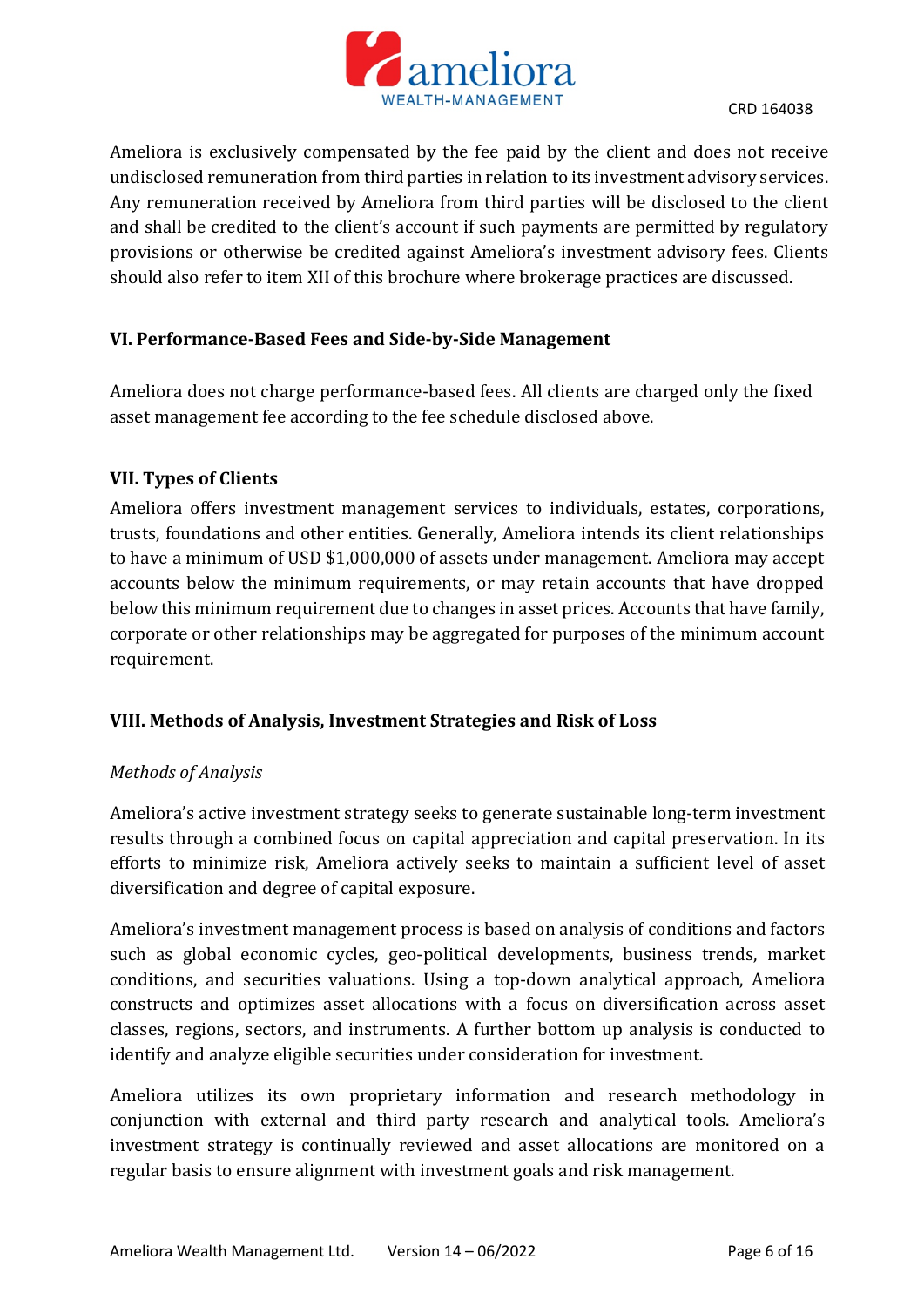

In making the decision as to which securities are to be purchased or sold and the amounts thereof, Ameliora is guided by the general guidelines set up at the inception of the adviser client relationship in cooperation with the client and a periodic review of the asset allocation. These general guidelines cover such matters as the relative proportion of debt and equity securities to be held in the portfolio, the degree of risk, which the client wishes to assume, and the types and amounts of securities to be held in the portfolio.

Ameliora's authority may be further limited by specific instructions from the client which may restrict or prohibit transactions in certain securities. Ameliora may manage numerous accounts with similar or identical investment objectives or may manage accounts with different objectives that may trade in the same securities. Despite such similarities, portfolio decisions relating to client investments and the performance resulting from such decisions may differ from client to client. Ameliora will not necessarily purchase or sell the same securities at the same time or in the same proportionate amounts for all eligible clients, particularly if different clients have selected different investment profiles, have materially different amounts of capital under management with Ameliora or different amounts of investable cash available. In certain instances such as purchases of less liquid publicly traded securities or oversubscribed public offerings, it may not be possible or feasible to allocate a transaction pro rata to all eligible clients, especially if clients have materially different sized portfolios. Therefore, not all clients will necessarily participate in the same investment opportunities or participate on the same basis.

#### *Investment Strategies*

Clients may choose from the following investment strategies according to their individual investment goals and risk tolerance:

#### **Income Strategy**

The strategy seeks to generate distributable income while targeting moderate market risk by investing in a diversified multi-asset class portfolio. The investment strategy allocates capital to global bonds and interest rate instruments, and secondary to global equities. The strategy may allocate capital to assets and investment strategies that enhance distributable income and/or mitigate portfolio risk. The strategy is intended for income oriented investors.

The principal material risks to this strategy are interest rate- and credit risk, and equity market- and company specific risk. Changes in interest rates and/or changes to credit status can cause the value of fixed-income instruments to fluctuate in value. Rising interest rates and/or deteriorating credit status might cause the value of fixed income securities to fall. Equity market volatility and/or company specific events can cause the value of equity instruments to fluctuate in value. Selling pressure in equity markets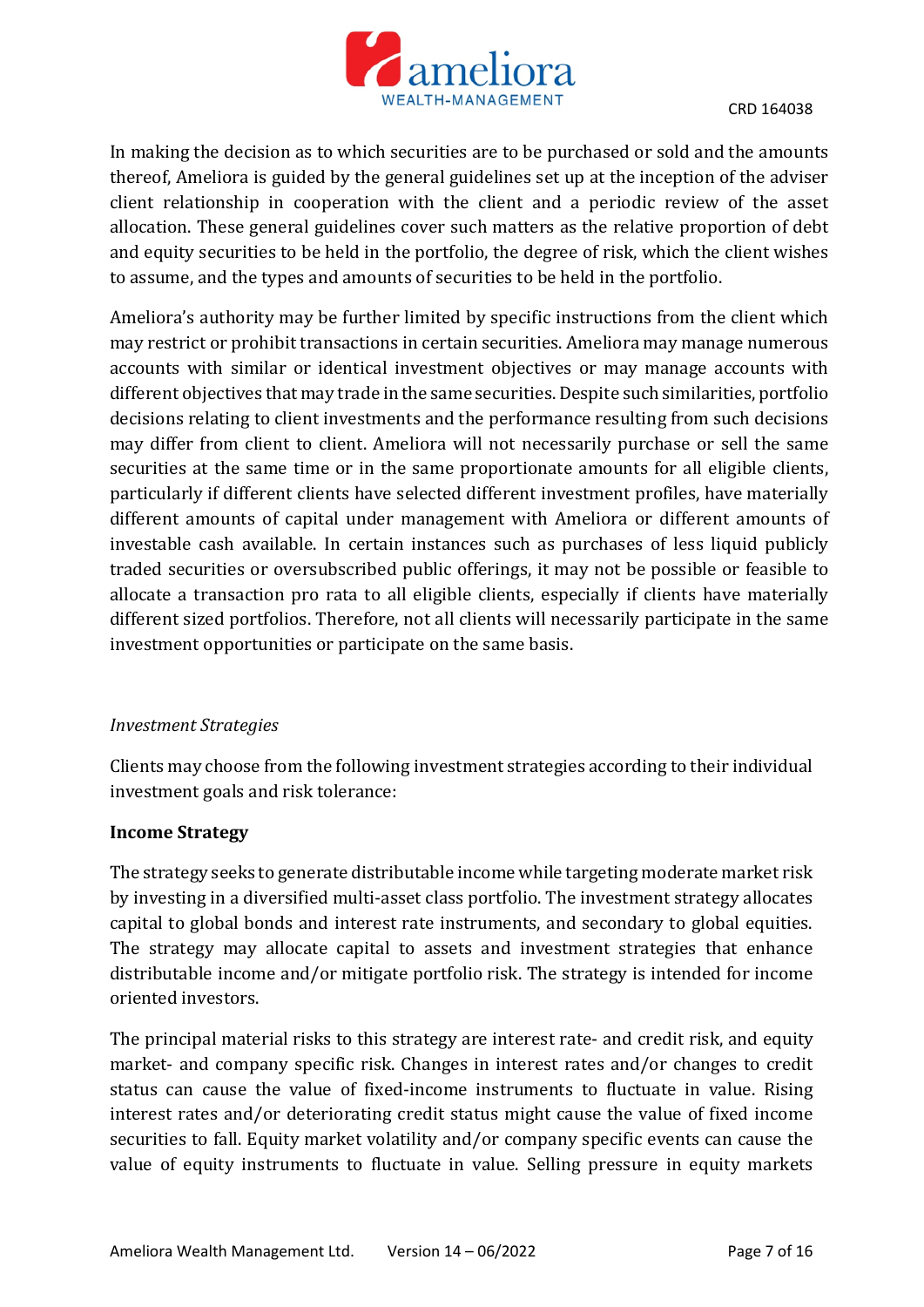

and/or negative company specific events might cause the value of equity securities to fall. See discussion below of Material Investment Risks.

### **Balanced Strategy**

The strategy seeks to preserve and grow capital while targeting below average market risk by investing in a diversified multi-asset class portfolio. The investment strategy primarily allocates capital dynamically to global equity, global bonds, global commodities, and global interest rates. The strategy may allocate capital to assets and investment strategies that mitigate portfolio risk. The strategy is intended for investors with a wealth preservation focus.

The principal material risks to this strategy are interest rate- and credit risk, equity market- and company specific risk, and macroeconomic- and geopolitical risk. Changes in interest rates and/or changes to credit status can cause the value of fixed-income instruments to fluctuate in value. Rising interest rates and/or deteriorating credit status might cause the value of fixed income securities to fall. Equity market volatility and/or company specific events can cause the value of equity instruments to fluctuate in value. Selling pressure in equity markets and/or negative company specific events might cause the value of equity securities to fall. Alternating macroeconomic and geopolitical environments can cause the value of commodities to fluctuate in value. Supply and demand disruptions, political disputes, sanctions, and/or warfare might cause the value of commodities to fall. See discussion below of Material Investment Risks.

### **Growth Strategy**

The strategy seeks long term capital growth while targeting comparable market risk by investing in a diversified multi-asset class portfolio. The investment strategy allocates the majority of capital to global equities and a subset of capital to global bonds. The strategy may allocate capital to assets and investment strategies that mitigate portfolio risk. The strategy is intended for growth oriented investors.

The principal material risks to this strategy are equity market- and company specific risk, and interest rate- and credit risk. Equity market volatility and/or company specific events can cause the value of equity instruments to fluctuate in value. Selling pressure in equity markets and/or negative company specific events might cause the value of equity securities to fall Changes in interest rates and/or changes to credit status can cause the value of fixed-income instruments to fluctuate in value. Rising interest rates and/or deteriorating credit status might cause the value of fixed income securities to fall. See discussion below of Material Investment Risks.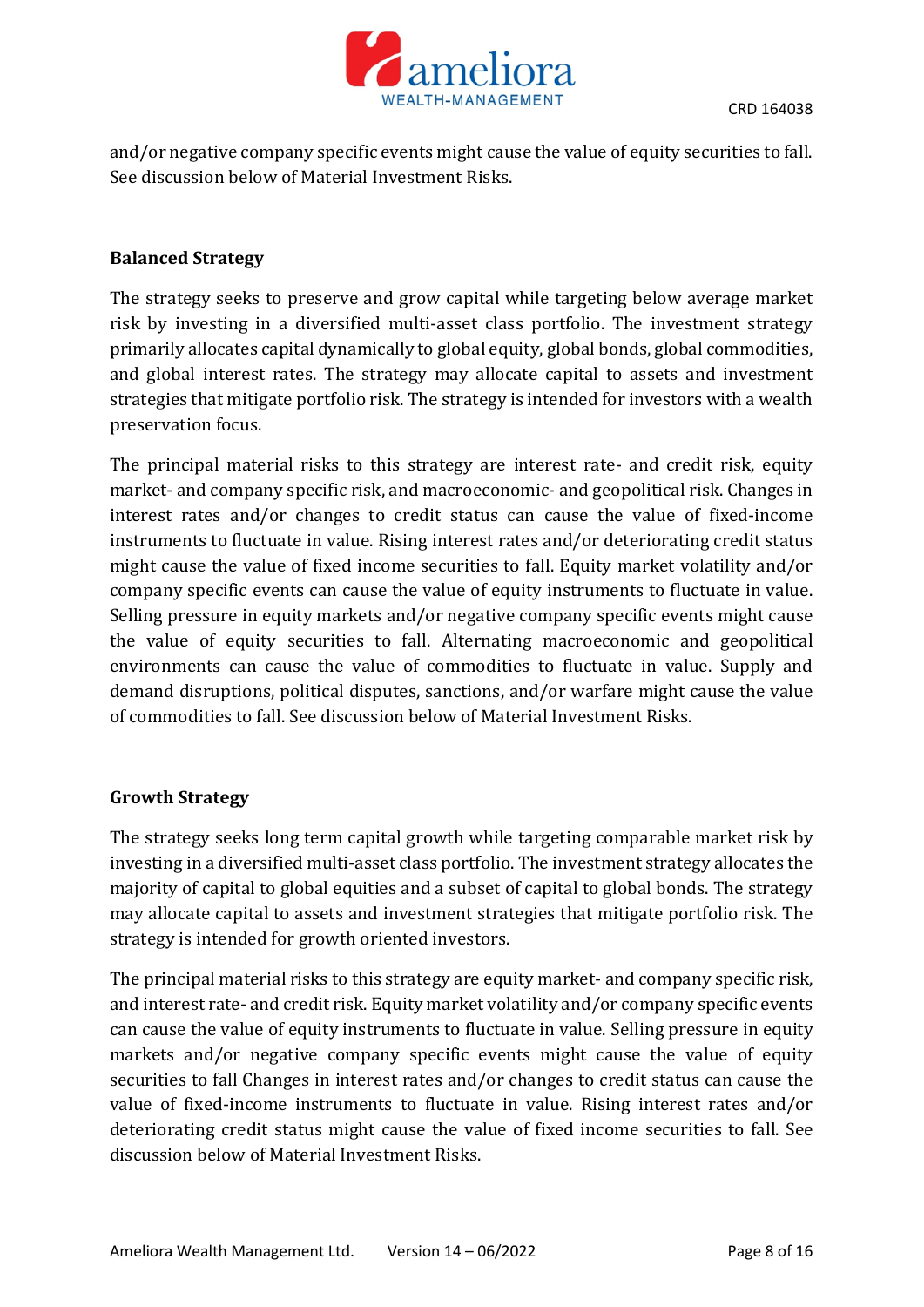

#### *Material Investment Risks*

Clients should be aware that investing in securities involves a risk of loss. Among other risks, investments will be subject to market risk, liquidity risk, credit and counterparty risk, interest rate risk, event risk due to unfavorable political and economic developments and events adversely affecting a specific company or particular industry, and risks involving movements in the currency and commodity markets. There may be additional risks that Ameliora does not currently foresee or consider material. Clients should be prepared to bear the risk of losing their investment. Past performance should not be taken as an indication or guarantee of future results. In certain cases Ameliora may acquire structured products or derivatives within the context of its discretionary asset management mandate. In addition to the risks that apply to all investments in securities, investing and engaging in derivative instruments and transactions may involve different types of risk and possibly greater levels of risk. These risks include, but are not limited to the following:

- Leverage. A derivative instrument or transaction may have the effect of disproportionately increasing an account's exposure to the market for the securities or other assets underlying the derivative position and the sensitivity of an account's portfolio to changes in market prices for those assets. Leverage will tend to magnify both the positive impact of successful investment decisions and the negative impact of unsuccessful investment decisions by Ameliora on an account's performance.
- Counterparty Credit Risk. An account's ability to profit from a derivative contract depends on the ability and willingness of the other party to the contract ("Counterparty") to perform its obligations under the contract. Although exchange-traded futures and options contracts are generally backed by a guarantee from a clearing corporation, an account could lose the benefit of a contract in the unlikely event that the clearing corporation becomes insolvent. The counterparty's obligations under a forward contract, over-the-counter option, swap or other over-the-counter derivative contract are not so guaranteed. If the counterparty to an over-the-counter contract fails to perform its obligations, an account may lose the benefit of the contract and may have difficulty reclaiming any collateral that an account may have deposited with the counterparty.
- Lack of Correlation. The market value of a derivative position may correlate imperfectly with the market price of the asset underlying the derivative position. To the extent that a derivative position is being used to hedge against changes in the value of assets in an account, a lack of price correlation between the derivative position and the hedged asset may result in an in-complete hedge.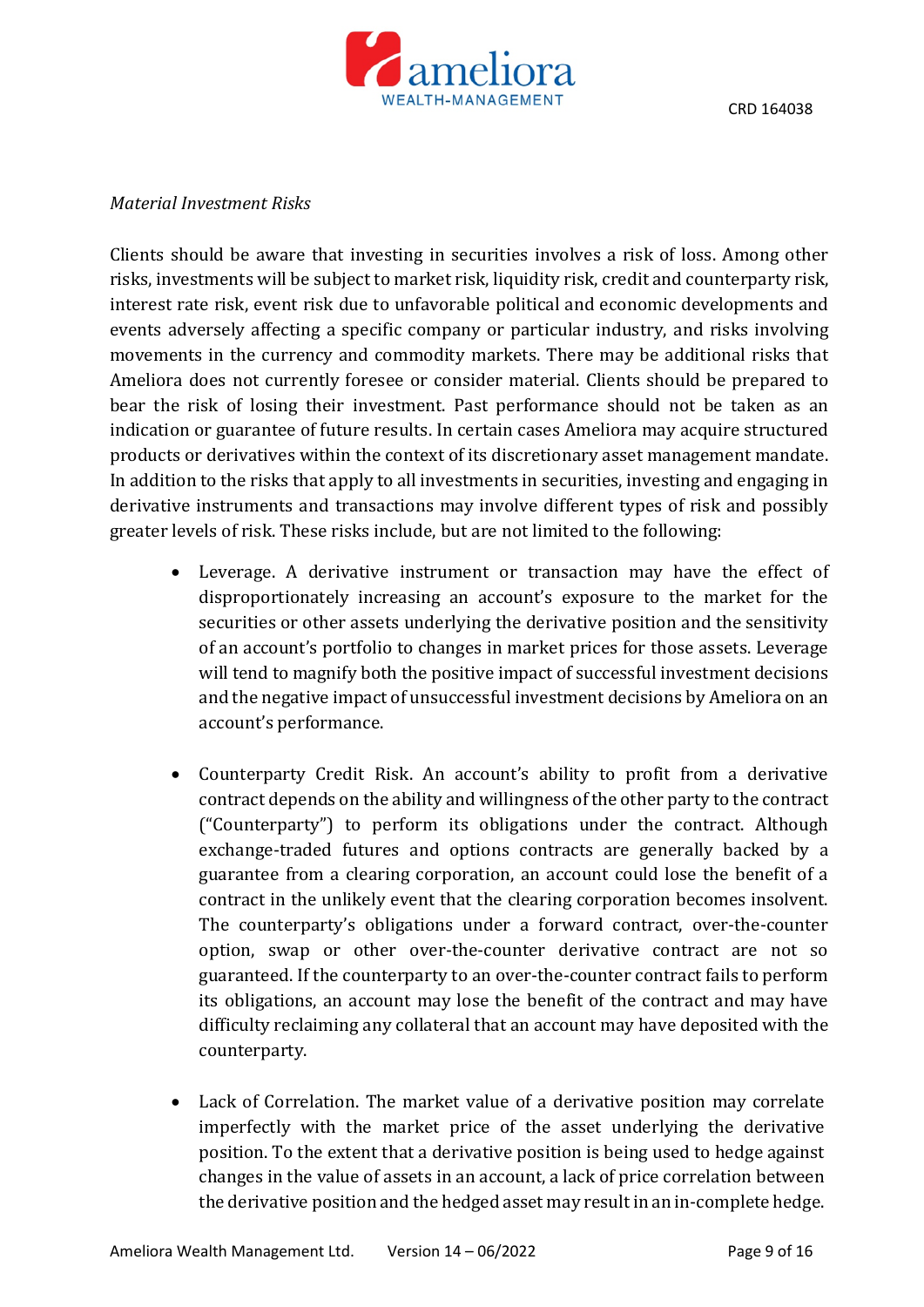

- Illiquidity. Over-the-counter derivative contracts are usually subject to restrictions on transfer, and there is generally no liquid market for these contracts. Although it is often possible to negotiate the termination of an overthe-counter contract or enter into an offsetting contract, the counterparty may be unable or unwilling to terminate a contract with an account, especially during times of market instability or disruption. The markets for many exchange traded futures, options and other instruments are quite liquid during normal market conditions, but this liquidity may disappear during times of market instability or disruption.
- Less Accurate Valuation. The absence of a liquid market for over-the-counter derivatives increases the likelihood of the client's custodian bank not being able to correctly value these interests.

### **IX. Disciplinary Information**

Neither Ameliora nor its management and employees have been involved in any legal or disciplinary events.

# **X. Other Financial Industry Activities and Affiliations**

Ameliora and its management or personnel are neither registered nor have an application pending to register as, broker-dealers, registered representatives of a broker-dealer, futures commission merchants, commodity pool operators, commodity trading advisors, or associated persons of the foregoing entities.

Ameliora is a member of the Swiss Association of Asset Managers (SAAM) and its selfregulatory organization (SRO) AOOS Schweizerische Aktiengesellschaft für Aufsicht, [www.aoos.ch,](http://www.aoos.ch/) which is officially recognized by the Swiss Financial Market Supervisory Authority (FINMA). By the end of 2022, Ameliora must register with FINMA, to which it will then be directly affiliated. From the time of registration, Ameliora will be supervised by the AOOS supervisory organization, which reports directly to FINMA.

In compliance with the new statutory provisions of the Swiss Financial Services Act (FinSA), we have joined an ombudsman scheme. In the event of a disagreement you have the option of initiating mediation proceedings with the ombudsman by contacting:

OFS Ombud Finance Switzerland Rue du Conseil Général 10 1205 Geneva Switzerland Phone: +41 22 808 04 51 [https://ombudfinance.ch](https://ombudfinance.ch/)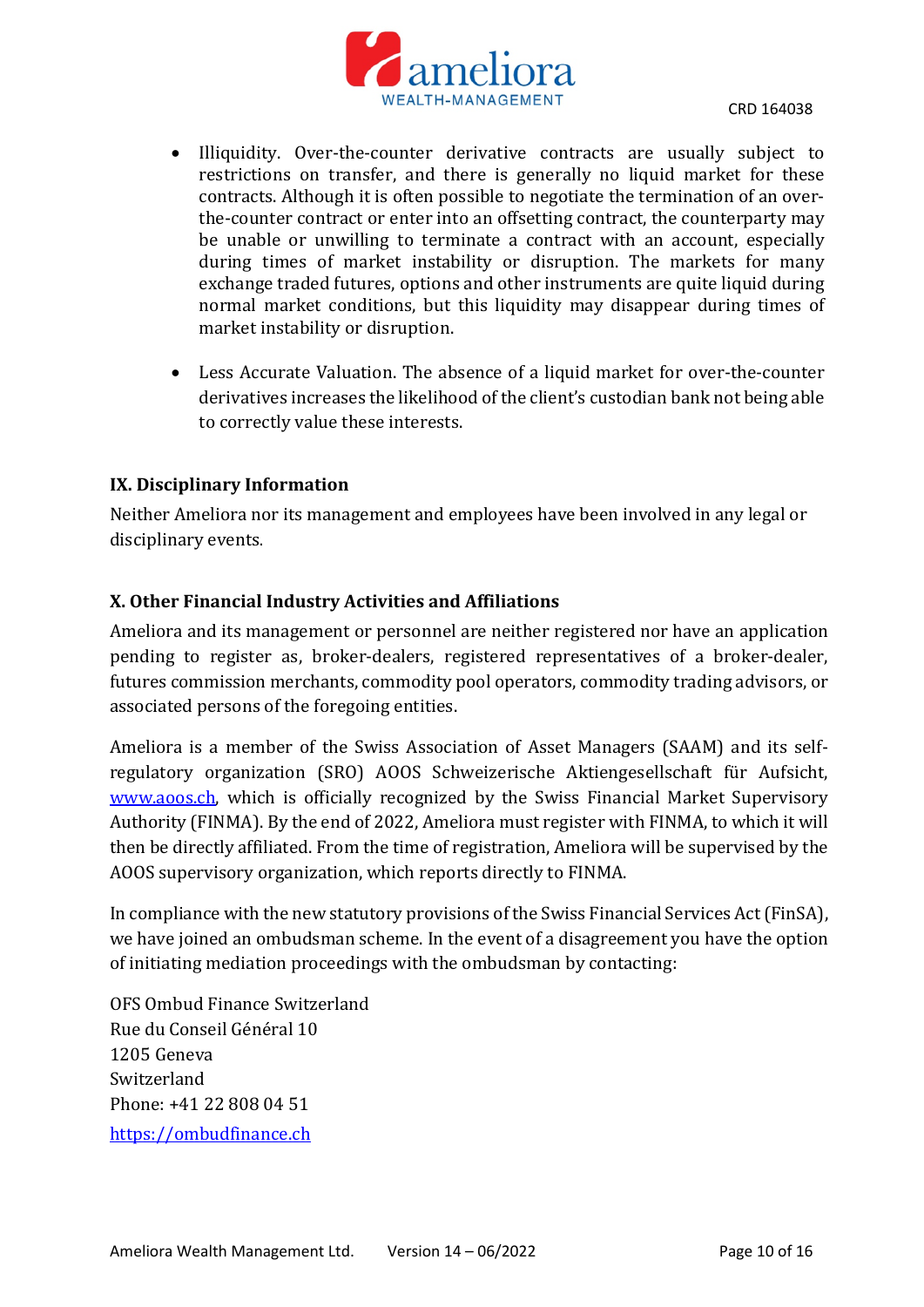

GN Group Holding Anstalt, one of Ameliora's shareholders also owns an interest in GN Finance AG, a Liechtenstein based investment adviser and GN Invest AG, a Liechtenstein based fund manager. GN Finance AG and GN Invest AG have no U.S. clients. Ameliora has not recommended, nor does it intend to recommend, any investments sponsored by GN Invest AG. Ameliora has not identified any conflicts of interest nor does it anticipate any conflicts of interest arising with respect to these affiliated companies.

#### **XI. Code of Ethics, Participation in Client Transactions and Personal Trading**

Ameliora believes that its fee-only advisory business model significantly reduces the potential for conflicts of interest between Ameliora and its clients. Ameliora seeks to minimize such conflicts of interest and resolve those conflicts of interests in favor of the client to the extent it determines reasonable and necessary in accordance with its Code of Ethics.

### *Code of Ethics*

Ameliora has adopted a Code of Ethics (the "Code") and relevant policies and procedures governing personal securities transactions by Ameliora and its personnel. The Code also provides guidance and instruction to Ameliora and its personnel on their ethical obligations in fulfilling its duties of loyalty, fairness and good faith towards the clients. The overriding principle of Ameliora's Code of Ethics is that all employees of Ameliora owe a fiduciary duty to clients for whom Ameliora acts as investment adviser. Employees of Ameliora are responsible for conducting personal trading activities in a manner that does not interfere with a client's portfolio transactions or take improper advantage of a relationship with any client. The Code contains provisions designed to: (i) prevent, among other things, improper trading by Ameliora's employees; (ii) identify conflicts of interest; and (iii) provide a means to resolve any actual or potential conflicts of interest in favor of the clients. The Code attempts to accomplish these objectives by, among other things, (i) requiring disclosure of all personal trades on a quarterly basis; (ii) restricting trading in certain securities that may cause a conflict of interest, as well as (iii) periodic reporting regarding transactions and holdings of employees. The Code contains sections including, but not limited to, the following key areas: (i) restrictions on personal investing activities; (ii) gifts and business entertainment; and (iii) outside business activities. Ameliora has designated a Chief Compliance Officer responsible for maintaining, reviewing and enforcing Ameliora's Code of Ethics and corresponding policies and procedures. The fundamental position of Ameliora is that, in effecting personal securities transactions, personnel of Ameliora must place at all times the interests of clients ahead of their own financial interests. All personal securities transactions by these persons must be conducted in accordance with the Code of Ethics and in a manner to avoid any actual or potential conflict of interest or any abuse of any person's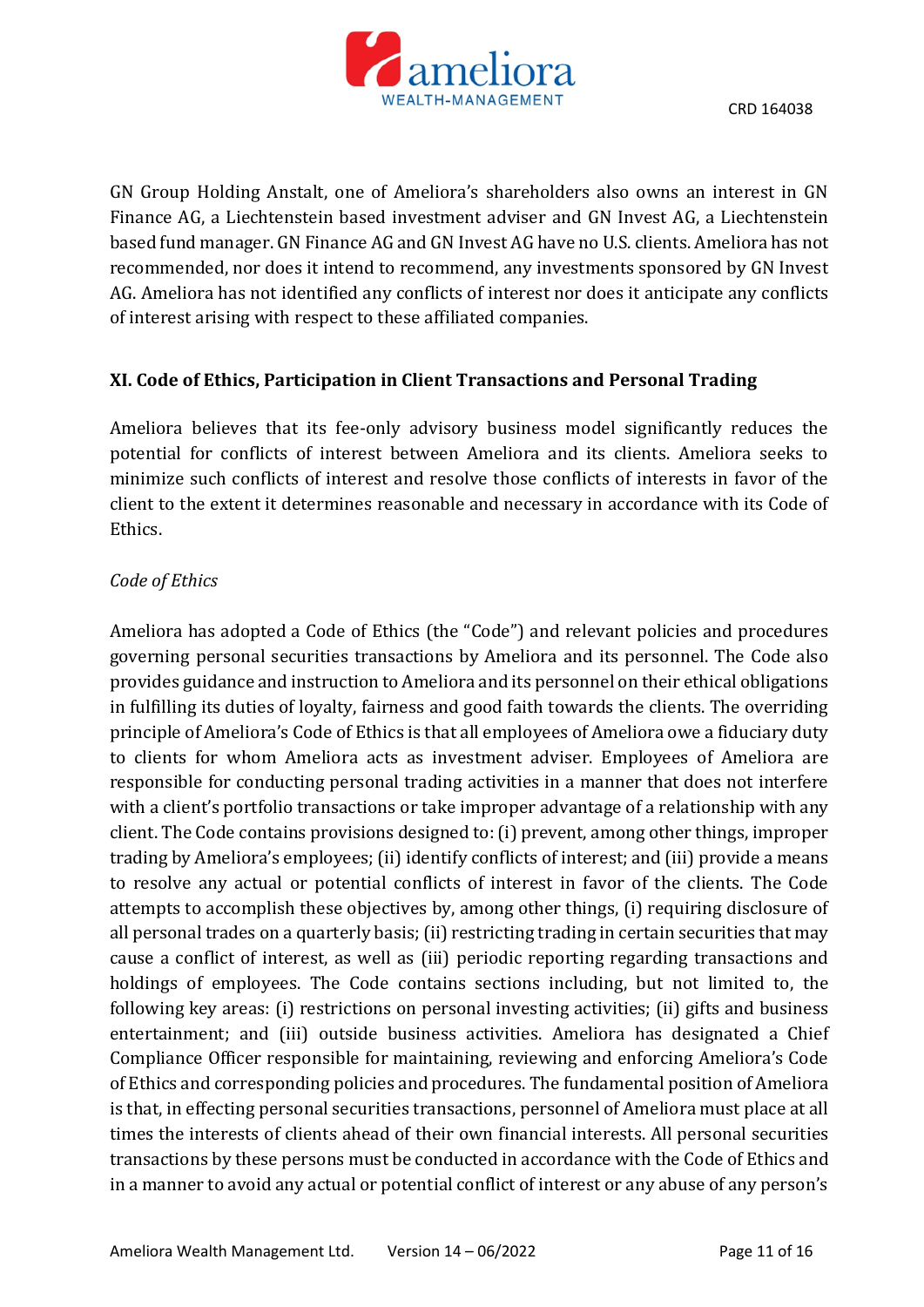

position of trust and responsibility. Furthermore, these persons should not take inappropriate advantage of their positions with or on behalf of a client. Ameliora will provide a copy of the Code of Ethics to any client or prospective client upon request.

#### *Participation or Interest in Client Transactions*

From time to time, Ameliora personnel may invest alongside the firm's clients, both to align the interest of firm and personnel and firm clients and as an expression of confidence in our portfolio management efforts. In order to ensure that Ameliora personnel never trade ahead of their clients, the firm requires all trading in specific positions for officer and employee accounts to come at least 2 business days after the correspondent trades are executed for client accounts.

### **XII. Brokerage Practices**

Ameliora does not have custody or possession of client assets; each of Ameliora's clients maintains custody of its assets at one or more custodian banks selected by the client. Each custodian bank acts as a broker-dealer itself and/or maintains relationships with designated broker-dealers (including potentially an affiliate of the custodian bank). Securities transactions are executed through the custodian or the broker or dealer designated by the custodian bank selected by the client. Under no circumstances will Ameliora act as a broker-dealer for its clients' accounts nor will it charge or receive, directly or indirectly, any portion of the transactional fee charged by the client's broker-dealer.

Ameliora does not guarantee best execution or the best brokerage commissions because Ameliora does not control these factors. Ameliora makes best efforts to assure that custodian banks, in executing client's trades, weigh the characteristics of the client and the financial instruments involved in light of: the best possible price, the probability of complete execution and handling of orders, the promptness of complete execution and handling, the security of handling, and the range and type of the desired services. Ameliora operates exclusively on this directed brokerage basis whereby the client and/or the client's choice of custodian bank selects the broker-dealer to be used for securities transactions. Therefore, clients should be aware of the following:

 Ameliora does not negotiate commission rates with broker-dealers with whom orders are placed either directly or via the custodian bank because the brokerdealer is determined by the custodian bank and/or the client. The applicable commissions and fees charged for securities transactions are agreed upon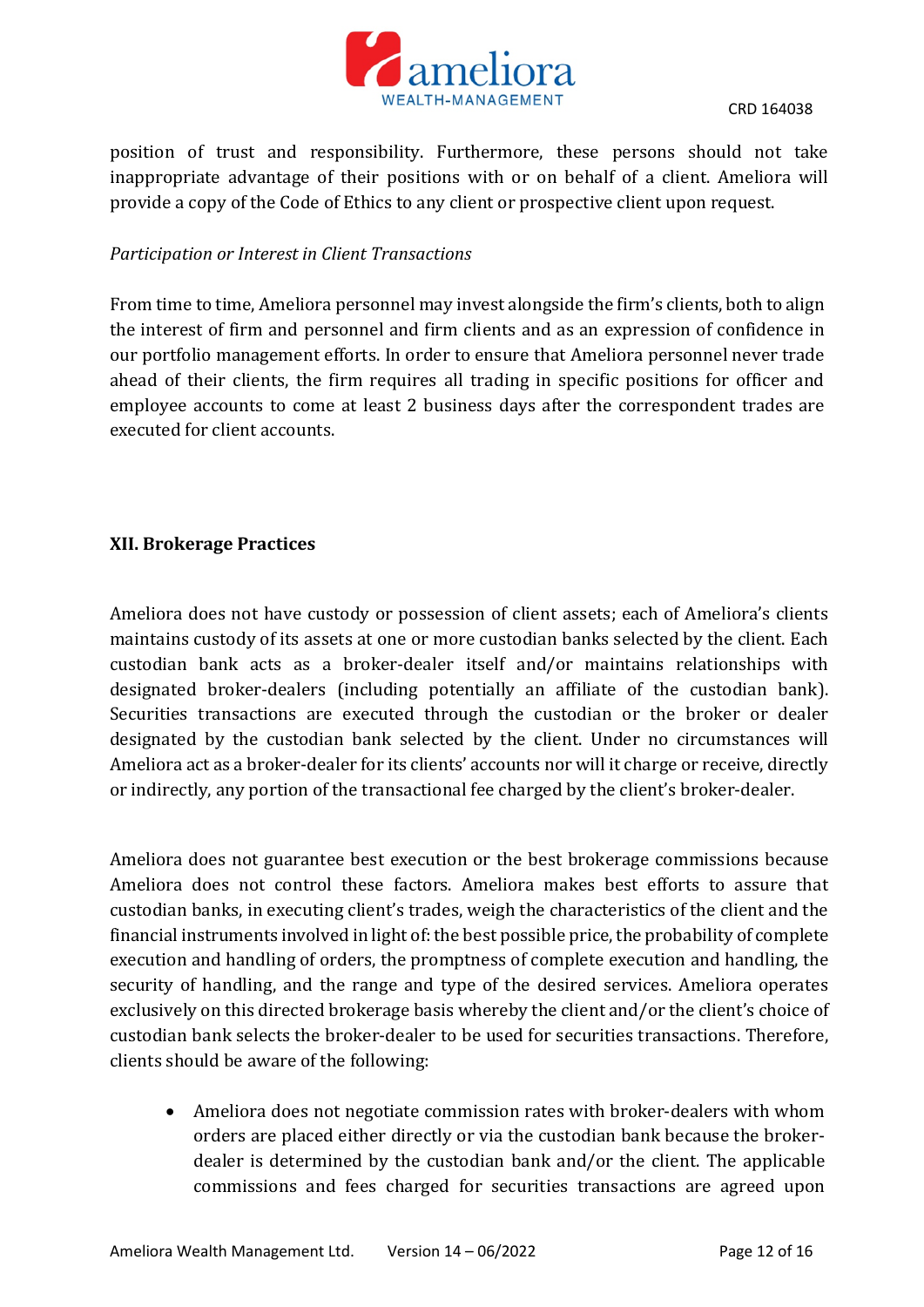

between the client and the custodian bank when the client accepts the applicable commission schedule published by the custodian bank or otherwise agrees.

 Commission charges will vary among clients and best execution may not be guaranteed by Ameliora.

Because the client selects the custodian bank and thereby the broker-dealer to be used for securities transactions involving its account, different clients may have accounts at the same custodian bank or a single client may have multiple accounts at different custodian banks. Therefore, a client may pay an executing broker a higher commission for a securities transaction than might be charged by another broker-dealer executing the same transaction or the commission charged by the broker-dealer executing a similar transaction for another client of Ameliora. Commission charges may also vary between clients. It also is possible that the broker-dealer used for transactions may not be a registered broker-dealer under the U.S. Securities Exchange Act of 1934, as amended (the "Exchange Act").

# *Use of Soft Dollars*

Ameliora does not presently have any arrangements pursuant to which it receives research or other products and benefits from a broker-dealer or third party in connection with Client securities transactions ("soft dollar benefits"). However, to the extend it may have them in the future, Ameliora will enter into such arrangements only in accordance with the conditions of the safe harbor provided by Section 28(e) of the Exchange Act. Section 28(e) provides a "safe harbor" that permits an investment manager to use commissions or "soft dollars" to obtain research and brokerage services which constitute research and brokerage within the meaning of Section 28(e).

### *Trade Errors*

It is Ameliora's policy to exercise the utmost care when handling client orders and correcting orders when trade errors occur. Once an error is recognized, the person responsible for the error, or spotting it, must immediately notify the Chief Executive Officer ("CEO") or Chief Compliance Officer ("CCO"). If it is possible to cancel the trade prior to settlement, the person responsible for placing the trade should attempt to do so, in a manner to minimize risk of financial loss. If it is not possible to cancel the trade, the transaction should be reversed as soon as possible. If it is not possible or not in the best interest of the Client to reverse the trade immediately, the CEO or CCO will determine whether the reversal of the trade should be delayed or what other course of action to take. Ameliora will correct any trade error promptly with the objective to place any affected account in the same position it would have been in, had the error not occurred. The party responsible for the error will bear the gain or the loss resulting of the error and all associated costs to reverse the error.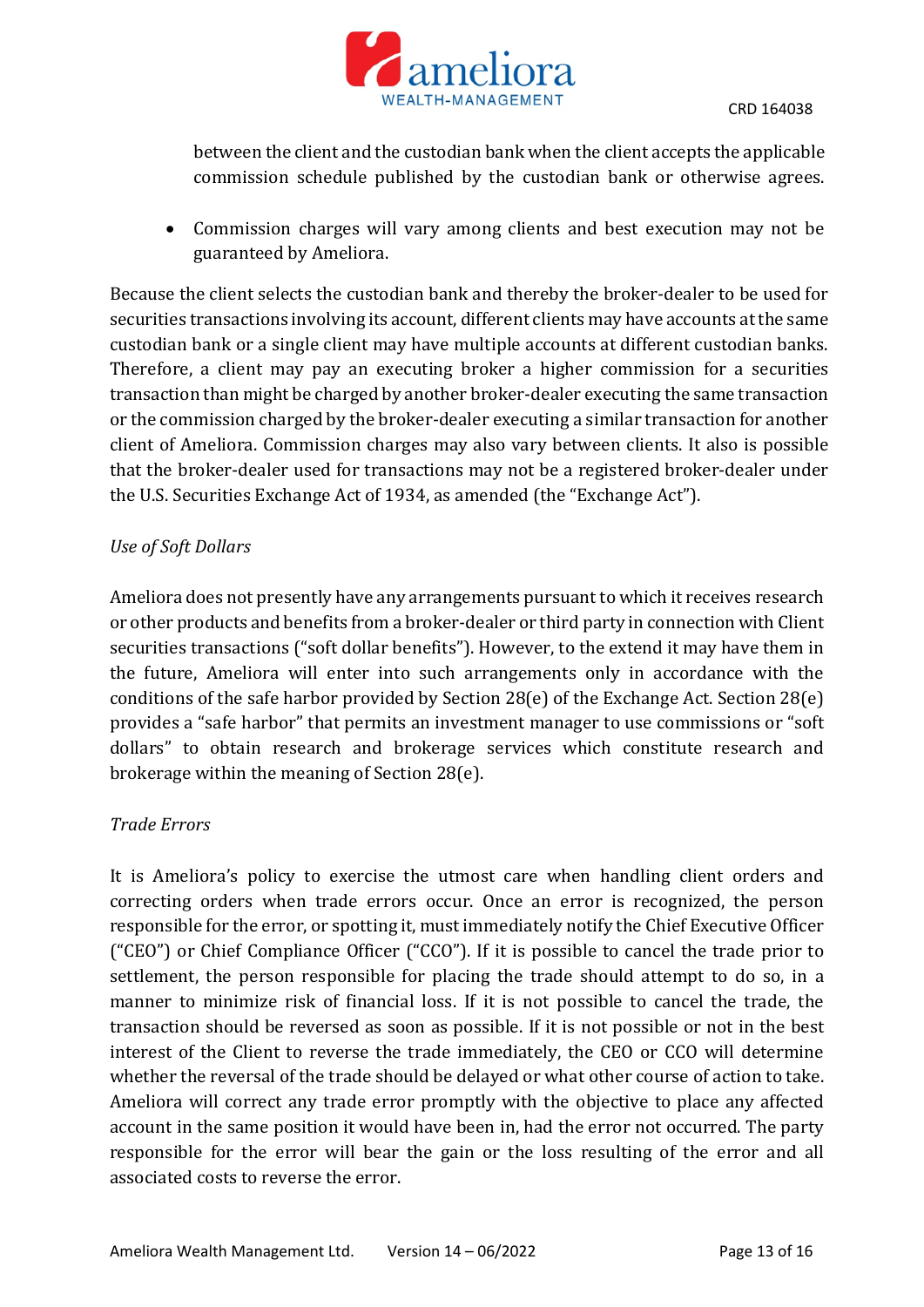

### *Aggregation of client transactions*

Ameliora will work with custodian banks to aggregate trades for client accounts at that bank, if such trading will be of advantage to the clients. It is not expected that such aggregations would affect brokerage commission rates.

### **XIII. Review of Accounts**

All managed accounts are reviewed by the Chief Investment Officer at least quarterly in order to ensure that they remain in agreement with the client's investment strategy and Ameliora's prevailing asset allocation for the relevant investment strategy as part of Ameliora's investment and investment control process.

Various other circumstances (for example, substantial international political changes, significant market developments, unusual exchange rate movements) may result in additional reviews of accounts. When necessary, accounts may be rebalanced based on Ameliora's tactical asset allocations.

Ameliora provides written quarterly investment performance reports to clients containing cash balances and all securities holdings as well as the sources of performance of the individual client account.

### **XIV. Client Referrals and Other Compensation**

Ameliora is exclusively compensated by the advisory fees paid by its clients. Ameliora's policy is not to accept compensation from third parties relating to referrals or to the investment advice it provides to its clients. To the extent Ameliora receives a referral fee for an investment it recommends, it will reduce the fees owed by the respective client to Ameliora or will credit the respective client's account for the applicable amount. For these purposes, referral fees include marketing fees, discounts, finder's fees, service fees, including shareholder service fees, referral fees, 12b-1 fees or bonus commissions paid by mutual funds, privately offered funds, insurance products, variable annuities or other investment products paid to Ameliora for recommending an investment, for investing client funds in such product or for marketing assistance or the performance of certain administrative tasks associated with making an investment.

Ameliora may pay fees for client referrals. Ameliora may execute a solicitation agreement with a third party for client referrals and share the advisory fee paid by the client with the third party. Clients will be informed of such an agreement in writing before the Client signs a contract with Ameliora and Clients will be asked to consent to the agreement. Such arrangements comply with the conditions and requirements of Rule 206(4)-3 under the Investment Advisers Act of 1940. Ameliora's employees or associated persons may be invited to attend seminars and meetings with the costs associated with such meetings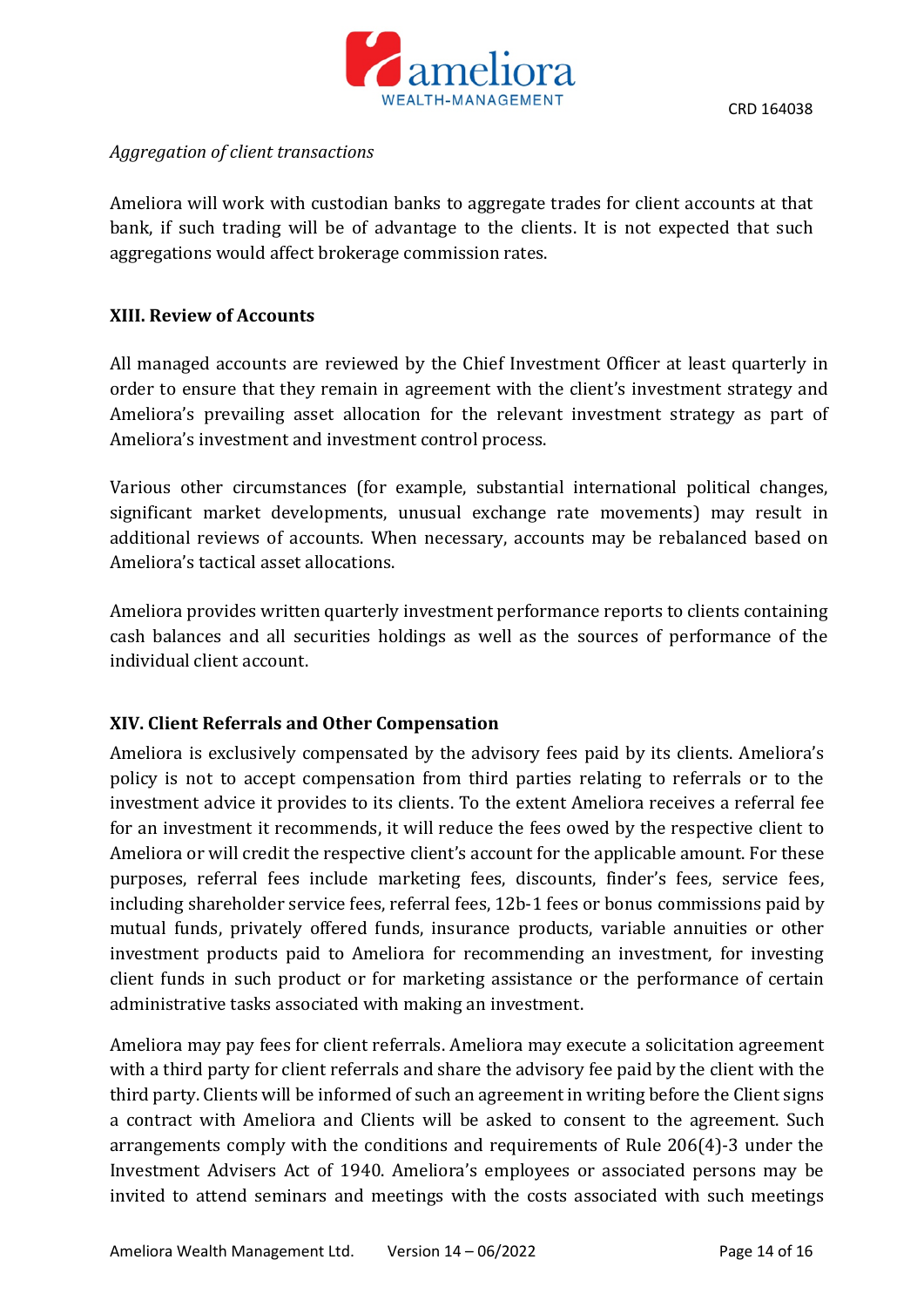

borne by a sponsoring brokerage firm or other party extending the invitation. Any affiliated solicitor of Ameliora will be required to disclose the nature of his/her relationship to prospective clients at the time of the solicitation and must provide all prospective clients with a copy of Ameliora's written disclosure statement at the time of the solicitation.

# **XV. Custody**

Ameliora's clients will authorize their custodian banks to deduct its fees from the client's account at the bank. Apart from this, Ameliora does not exercise any sort of custody over clients' accounts. Ameliora client accounts are held at qualified custodian banks in a separate account for each client. The client establishes the bank account directly and therefore is aware of the qualified custodian's name, address and the manner in which investments are maintained. Account statements are prepared by the custodian bank and delivered directly to the client or the client's representative at least quarterly. Generally, these statements include a listing of all investments held and transactions made during the period. Clients should carefully review these statements and when they have questions contact either Ameliora or the custodian bank. The custodian bank also provides the client with all required year-end tax information. Ameliora may also provide performance reports to advisory clients on a quarterly basis, which may include a reference to a relevant market index or benchmark. Ameliora may also provide reports analyzing the sources of each account's performance. Clients are advised to compare such reports with the statements they receive form the custodian bank.

### **XVI. Investment Discretion**

Ameliora may have discretionary authority to manage client accounts as described above. Clients may limit the authority by which Ameliora may act by placing any form of investment restrictions on this authority in writing. In the context of a discretionary mandate, Ameliora makes investment decisions without consulting the client by utilizing its limited power of attorney for the management of the account maintained at the custodian bank selected by the client. Ameliora will assume discretionary authority only after an asset management agreement and the power of attorney have been duly executed. In the context of a non-discretionary mandate, Ameliora's investment discretion is limited to an advisory role and Ameliora does not implement investment decisions without the approval of the client. Ameliora never has discretionary authority to select a qualified custodian for a client's account.

### **XVII. Voting Client Securities**

In accordance with its fiduciary duty to clients and Rule 206(4)-6 of the Investment Advisers Act, Ameliora has adopted and implemented written policies and procedures governing the voting of client securities. These procedures specify that Ameliora does not have the authority to and will not vote proxies on behalf of clients, and any such materials should not normally be sent to Ameliora. Clients may request a copy of these policies and